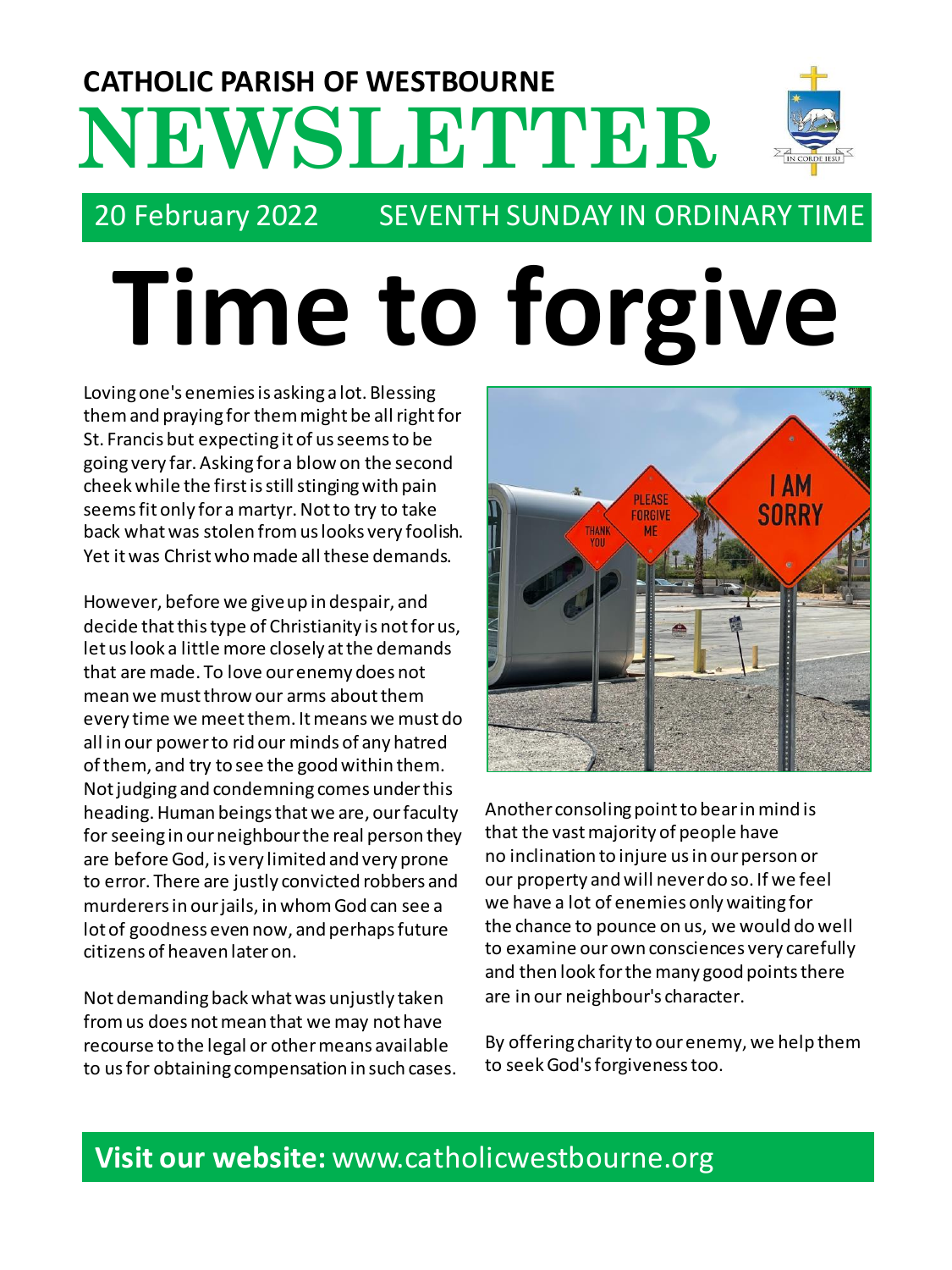# **MASS TIMES**

**Sunday 20 February - SEVENTH SUNDAY IN ORDINARY TIME** 9.00am 11.00am

> **Tuesday 22 February** NO MASS

**Wednesday 14th** *Repose of the souls of Bernard Charles and Elsie May Pratt* **Wednesday 23 February – FERIA** 10.00am

**Saturday 16th** *Rosemarie Schofield RIP* **Thursday 24 February** NO MASS

> **Friday 25 February – FERIA** 10.00am Funeral Mass for Patricia Kowalewska RIP

**Please note:** There is no Mass at 7.00pm or Adoration on Friday 25 February.

**CONFESSIONS:**After Mass or by appointment.

# **OUR PARISH**

#### **OUR LADY IMMACULATE CHURCH SEAMOOR ROAD, WESTBOURNE, BOURNEMOUTH, BH4 9AE**

**Parish Priest:** Fr Leslie Adams **Telephone:**01202 764027 **Email:** ladams@portsmouthdiocese.org.uk *(Baptism, Marriages, Sick Visits, Funerals and Confessions)*

**Parish Office** *(Wed 9.00am - 12.00pm)* **Parish Administrator – Suzanne Quinn** General enquires andhall bookings **Telephone:**01202 760640 **Email:** oliadmin@portsmouthdiocese.org.uk

**Safeguarding Officer:**Matthew French **Email:** mail@matthewfrench.net

# **SUNDAY READINGS**

**Entrance Antiphon** - **Ps 12: 6** *O Lord, I trust in your merciful love. My heart will rejoice in your salvation. I will sing to the Lord who has been bountiful with me.* 

**Gospel Acclamation** - **cf.Ac16:14** *Alleluia, alleluia! our heart, O Lord, to accept the words of your Son. Alleluia!* 

#### **Communion Antiphon Ps 9: 2-3**

*I will recount all your wonders, I will rejoice in you and be glad, and sing psalms to your name, O Most High.*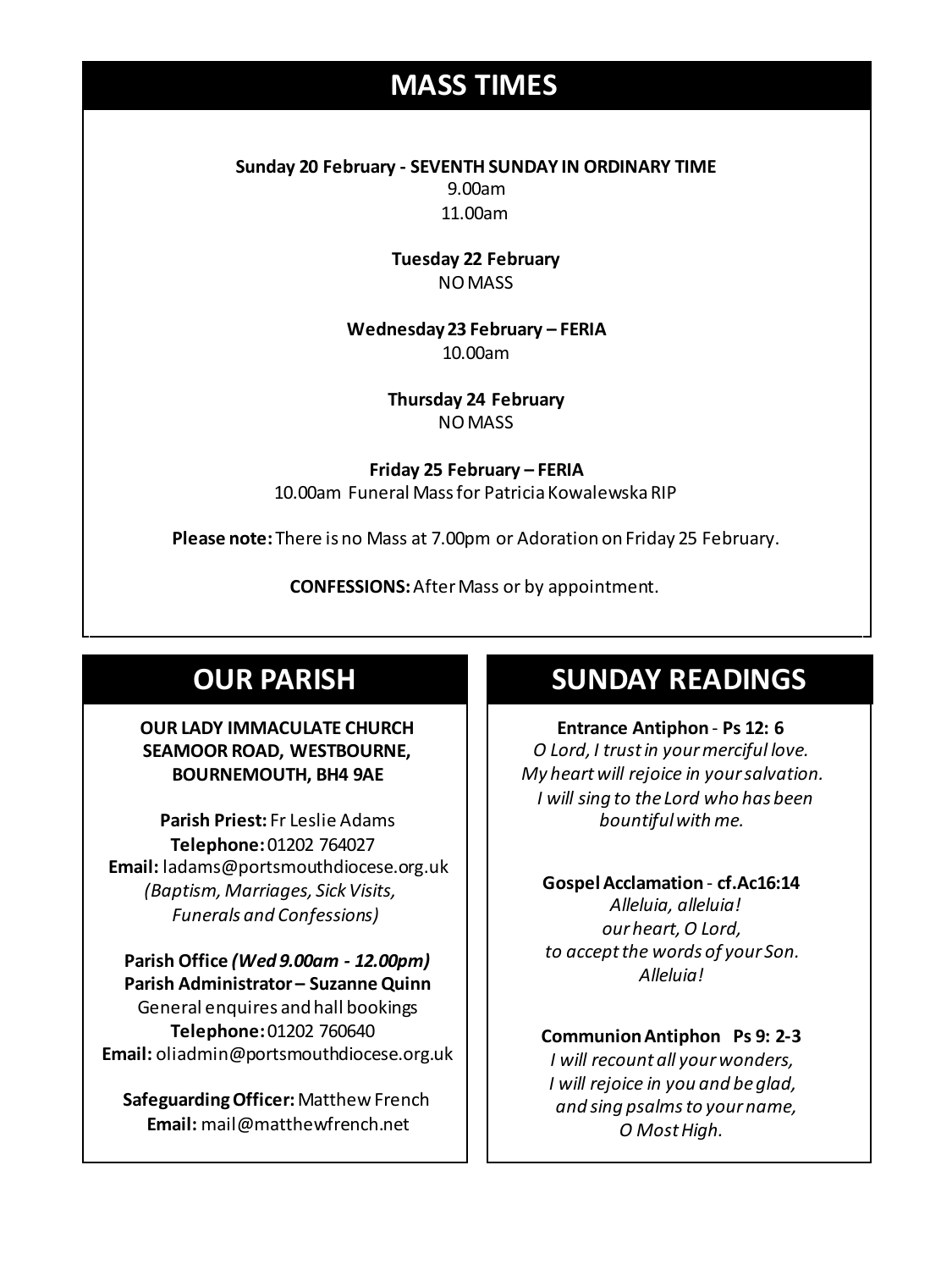# **PARISH NEWS**

#### **WHAT IS GOD SAYING TO THE CHURCH?**

Tuesday 1 March from 6.00pm until 7.00pm A unique, live, online event with Fr. James Mallon, Bishop Robert Barron, and Revd. Nicky Gumbel which explores the enormous challenges we have faced, but also the exciting new opportunities to proclaim the Gospel. Divine Renovation will host a one-hour webinar exploring what the last two years have revealed about the Church, what we have learned, and what we need to focus on as we look to the future in the context of evangelisation and discipleship. To register visit the website: www.divinerenovation.org/what-is-god-sayingevent

**BEQUESTS - A gift to the Church?** When one makes or changes a Will, one will obviously be thinking about family & friends. You could also make a gift to the Church. Many Catholics feel this is a wonderful way to thank God for the blessings that they have received during their lifetime, help the Church proclaim the Good News of Jesus and meet the needs of the next generation.

**GETTING MARRIED?** Congratulations! Please note that you need to give 12 months' notice. If you're a Catholic and not Confirmed you will need to join 'Journey into Faith' in order to celebrate Confirmation. Contact Fr Leslie to find out more information.



**PREPARING FOR LENT:** Ash Wednesday 2nd March Lent is a 40 day season of prayer, fasting, and almsgiving in preparation to celebrate the Lord's Resurrection at Easter. During Lent, we seek the Lord in prayer by reading Sacred Scripture; we serve by giving alms; and we practice self-control through fasting.

We are called not only to abstain from luxuries during Lent, but to a true inner conversion of heart as we seek to follow Christ's will more faithfully. Let us start to prepare for this 40+ days season of grace.

# **OFFERTORY COLLECTION**

You can donate directly into the bank account:

> **PRCDTR Bournemouth Our Lady Immaculate**

**Sort code:** 309304 **Account:** 00875075

**Thank you for your continued support.**

# **PRAYERS PLEASE**

**Please remember all the sick and housebound of our parish especially:**

Teresa Wraith, Win Sheridan, Kathleen Wood, Phillip Rockford, Germain McAulay, Geoffrey Dixon, Joe Bonnici, Marjorie Lee